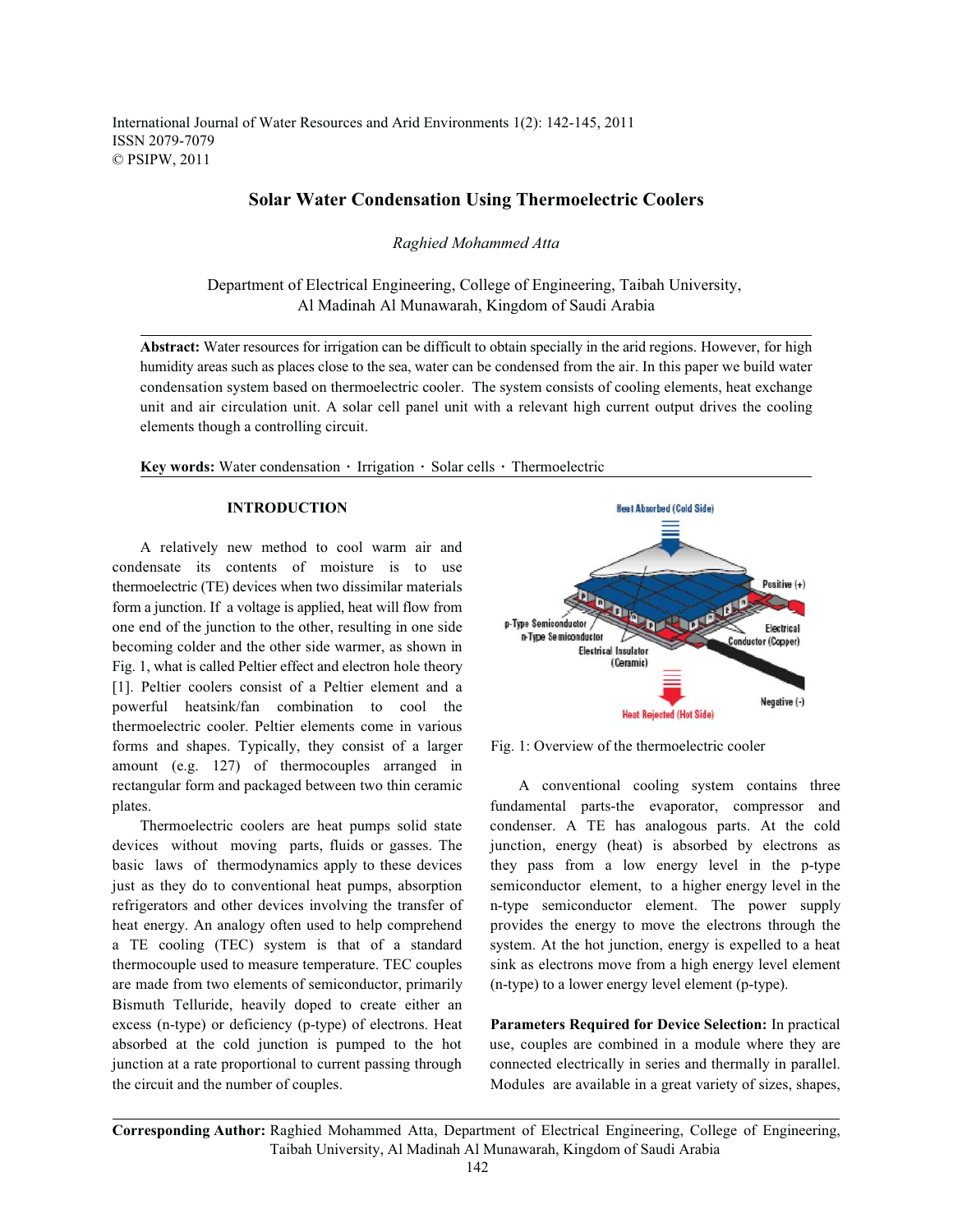pumping capacity. The present trend, however, is toward a larger number of couples operating at lower currents. Three specific system parameters must be determined before device selection can begin. These are:

- T<sub>c</sub> Cold Surface Temperature
- $T_H$  Hot Surface Temperature
- $Q<sub>c</sub>$  The amount of heat to be absorbed at the Cold Surface of the TE

Generally, if the object to be cooled is in direct intimate contact with the cold surface of the thermoelectric, the desired temperature of the object can be considered the temperature of the cold surface of the TE  $(T_c)$ .

The hot surface temperature  $T_H$  is defined by two major parameters:

- The temperature of the ambient environment to which the heat is being rejected.
- The efficiency of the heat exchanger that is between the hot surface of the TE and ambient.

These two temperatures  $(T_c$  and  $T_H$ ) and the difference between them  $(\Delta T)$  are very important parameters and therefore must be accurately determined if the design is to operate as desired.

One additional criteria that is often used to pick the "best" module(s) is the product of the performance (COP) which is the heat absorbed at the cold junction, divided by the input power  $(Q_C / P)$ . The maximum COP case has the advantages of minimum input power and therefore, minimum total heat to be rejected by the heat exchanger  $(Q_H = Q_C + P)$ . It naturally follows that the major advantage of the minimum COP case is the lowest initial cost.

Single stage thermoelectric devices are capable of producing a "no load" temperature differential of approximately 67°C. Temperature differentials greater than this can be achieved by stacking one thermoelectric on top of another. This practice is often referred to as cascading. The design of a cascaded device is much more complex than that of a single stage device [2].

Another important two parameters for TE devices are the maximum allowed electrical current  $I_{\text{max}}$  through the device (exceeding the current will damage the TEC) and the geometry factor (G). The number of thermocouples and the geometry factor help to describe the size of the device; more thermocouples means more pathways to pump heat. One thing about G is that it is related to the density of thermocouples per square area and it is also related to the thickness of the TEC.

operating currents, operating voltages and ranges of heat More widespread use of TE requires not only improving the intrinsic energy-conversion efficiency of the materials but also implementing recent advancements in system architecture [3]. Using nanotechnology, the researchers at BC and MIT produced a big increase in the thermoelectric efficiency of bismuth antimony telluride in bulk form [4]. Specifically, the team realized a 40 percent increase in the alloy's figure of merit. The achievement marks the first such gain in a half-century using the costeffective material that functions at room temperatures and up to 250°C. The success using the relatively inexpensive and environmentally friendly alloy means the discovery can quickly be applied to a range of uses, leading to higher cooling and power generation efficiency.

> Power supply and temperature controller are additional items that must be considered for a successful TE system. Regardless of method, the easiest device parameter to detect and measure is the temperature. Therefore, the cold junction is used as a basis of control. The controlled temperature is compared to some reference temperature, usually the ambient or opposite face of the TE. The various control circuits are numerous, complex and constantly being upgraded [5]. Suffice it to say that the degree of control and consequent cost, varies considerably with the application.

> **Solar-driven Thermoelectric Dehumidifiers:** An additional key concern water scarcity is the water consumption during energy generation. Solar energy has the distinct advantage of low water consumption during its use-phase [6], making it ideal for installation in locations that have a highly variable or scarce freshwater supply. However, close attention was not paid to solar refrigeration until the energy crisis in 1970s [7, 8]. Research in a Peltier's cooling effect integrated with Photovoltaic (PV) also developed around that time [9], primarily for the cold chain project of the World Health Organization and the international Health Organizations specifically for rural areas [10, 11]. Solar cells were used to power small TE operated fridges [6]. Experimental investigation and relevant analysis on a solar cell driven, thermoelectric refrigerator has been conducted [12,13].

> The main components of the solar PV/battery thermoelectric dehumidifying system are the PV cell (including the PV array, the storage battery and the controller), the thermoelectric refrigeration system and the cooled object (e.g., a cooling box). The PV array is installed outdoors and the storage battery stores the excess electricity produced during sunshine periods. This stored energy is used for running the system during the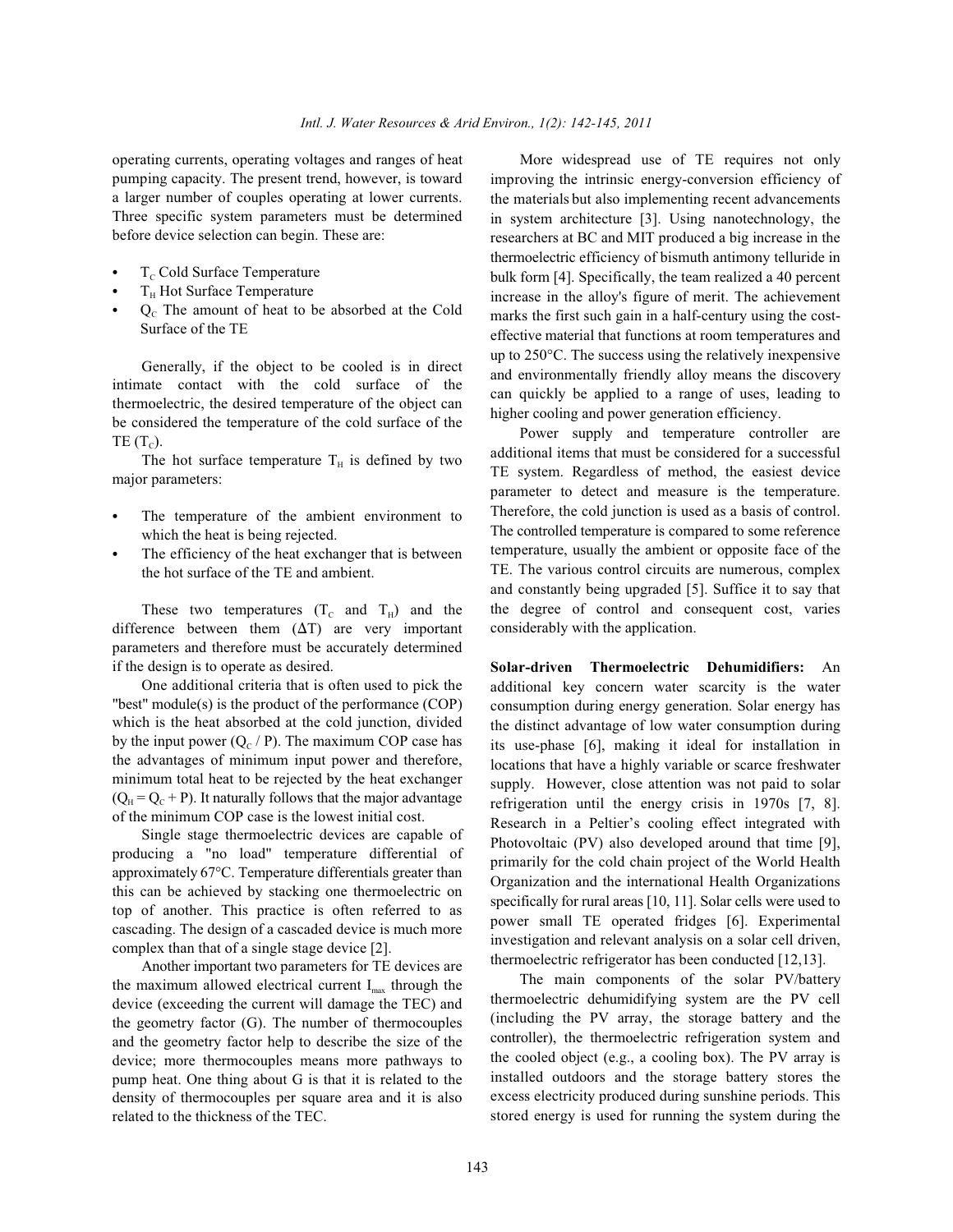night. There are specially designed lead-acid batteries **RESULTS AND DISCUSSIONS** suitable for deep discharge cycles occurring in PV systems. The controller is an electronic device, which The solar cell unit used in this system has a 12 V controls the system operation according to the state of rating output voltage with the maximum output power of charge of the battery. Its main duty is to protect the 120 W, which is able to supply enough power for three 40 battery against excessive charging or discharging. For the W Pelrier coolers connected in parallel. Each Peltier cooler solar-driven thermoelectric systems, the performance of has a dimension of  $4x4x0.8$  cm, maximum current of 3.6 A whole system is the COP of the thermoelectric and the maximum temperature difference  $\Delta T$  of 87°C. refrigeration system and the PV efficiency. [9] proposed The heat sink for each Peltier element is made of aluminum an effective heat rejection method for the hot side of alloy and has a dimension of 15x15 cm making the total thermoelectric modules to enhance the performance of a heat exchange area to be 45x15 cm on each side of the laboratory thermoelectric refrigerator and its solar power Peltier elements. The air is pumped into the system using supply. a 6000rpm, 15x15cm, 12 V fan that capable producing

driven thermoelectric refrigerators, fewer thermoelectric the hot side of the Peltier element to increase the air air-conditionings and solar-driven thermoelectric temperature and in the same time to cool the hot side of dehumidifiers are reported. The service temperature is the element. The capacity of air to hold water-vapour generally 15-20°C for an air-conditioner system and 2-6°C varies according to the temperature of the air. The warmer for the a dehumidifier so the cooling capacity required is the air, the more water-vapour it can hold. As the air cools higher than a refrigerator system and energy removed down, its capacity to hold water will decrease. The air is from the cooling side has a low potential to convert to a then pushed to the cold side to condense the water useful energy. The reported solar-driven thermoelectric moisture, as shown in Fig. 2. The condensed water falls dehumidifiers were all applied in the cases in which the into a reservoir to be used for irrigation. cooling capacity required is low, or the expense is not the main consideration (such as military or aerospace applications).

**System Assembly:** The technique used in the assembly of a TE system is as important as the selection of the proper device. It is imperative to keep in mind the purpose of the assembly, namely to move heat. All of the mechanical interfaces between the objects to be cooled and ambient are also thermal interfaces.

Similarly all thermal interfaces tend to inhibit the flow of heat or add thermal resistance. Again, when considering assembly techniques every reasonable effort should be made to minimize thermal resistance. Mechanical tolerances for heat exchanger surfaces should not exceed 0.001 in/in with a maximum of 0.003" Total Indicated Reading. If it is necessary to use more than one module between common plates, then the height variation between modules should not exceed 0.001" (request tolerance lapped modules when ordering). Most TE assemblies utilize one or more "thermal grease" interfaces. The grease thickness should be held to  $0.001 \pm 0.0005$ ". When these types of tolerances are to be held, a certain level of cleanliness must be maintained. Dirt, grit and grime should be minimized; this is very important when "grease" joints are utilized due to their affinity for these Fig. 2: Block diagram of the built water condensation types of contaminants. system

Compared with thermoelectric refrigerators and solar- airflow of 500 cfm. The moisture air is pumped first into